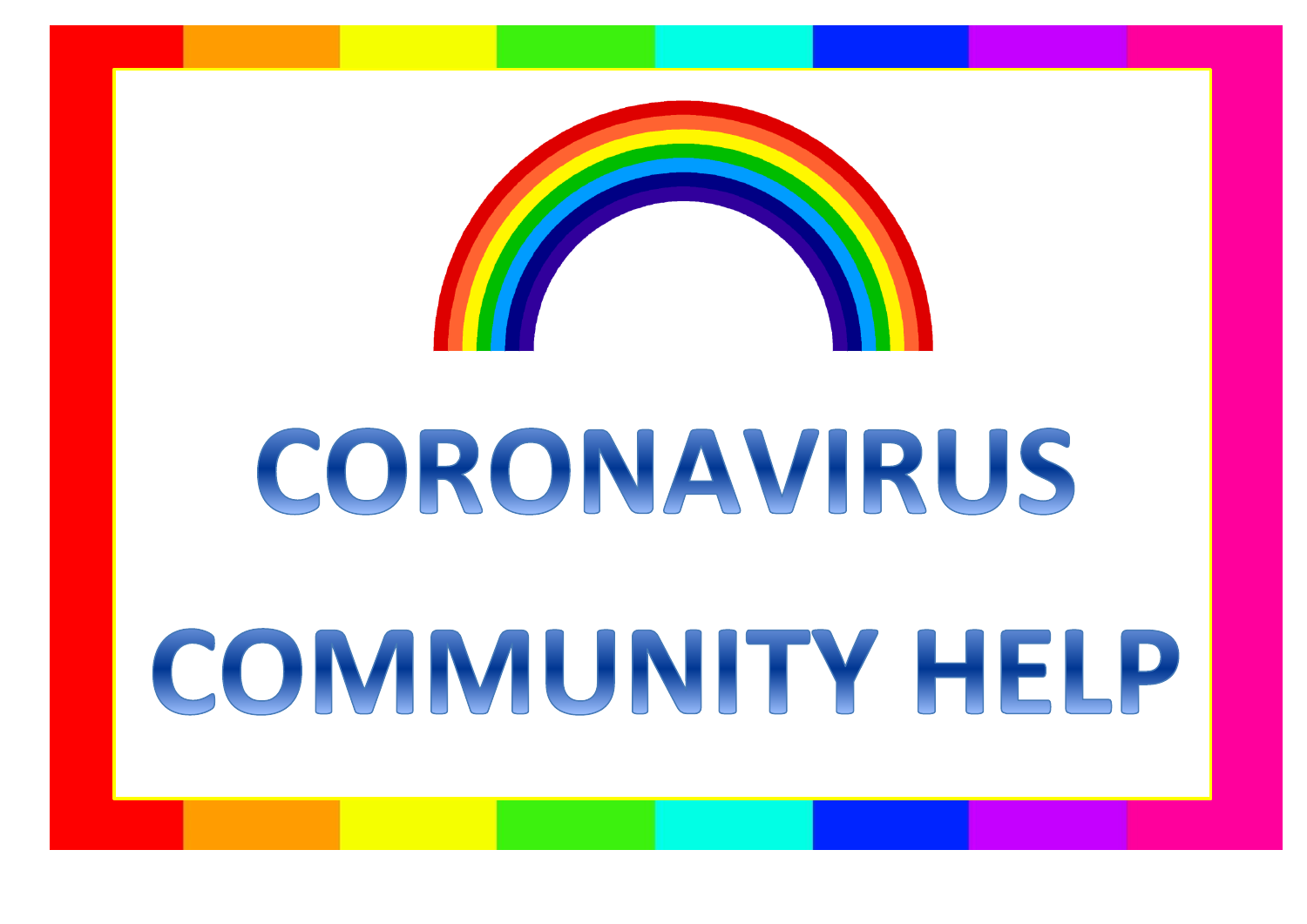### **FOOD**

| <b>Flying Ferret</b><br>Tel: 07308 305515<br>Farmer's market every Weds, Sat and Sun 12-4pm for<br>fresh fruit and veg and artisan bread. Can be pre-<br>ordered.<br>Delivery available if necessary | <b>Thorncliffe Farm Shop</b><br>Tel: 01924 848171<br>Shop open as usual. Can also pre-order for collection<br>or to be delivered. |
|------------------------------------------------------------------------------------------------------------------------------------------------------------------------------------------------------|-----------------------------------------------------------------------------------------------------------------------------------|
|                                                                                                                                                                                                      | <b>Quality Butchers and Fishmongers, Queensgate</b><br>Market,<br>Also delivering fruit, veg and Hadfields Bread from             |
| $McColl's - our local shop for most needs - social$<br>distancing in place Tel 01484 603976                                                                                                          | neighbouring stalls<br>Tel 01484 534272 or 07825 441605 Small delivery<br>charge of £2                                            |
| Holmfirth Fresh Fish Tel: 01484 683151<br>Shop open as usual. Will deliver. No minimum order                                                                                                         | GG's Artisan Bakery and Organic Health Store<br>Tel: 01484 863876. Will deliver.                                                  |
|                                                                                                                                                                                                      | The Petstore, Denby Dale for all pet and wild bird<br>needs. Tel 862242 or for delivery call 01226 380581<br>Minimum order £30    |
| <b>Russ Parkinson Butchers, Kirkburton</b><br>Tel: 01484 606812.<br>Open daily except Sunday Will deliver if required                                                                                |                                                                                                                                   |
|                                                                                                                                                                                                      | All local supermarkets and shops open including<br>small convenience shop on Storthes Hall Campus                                 |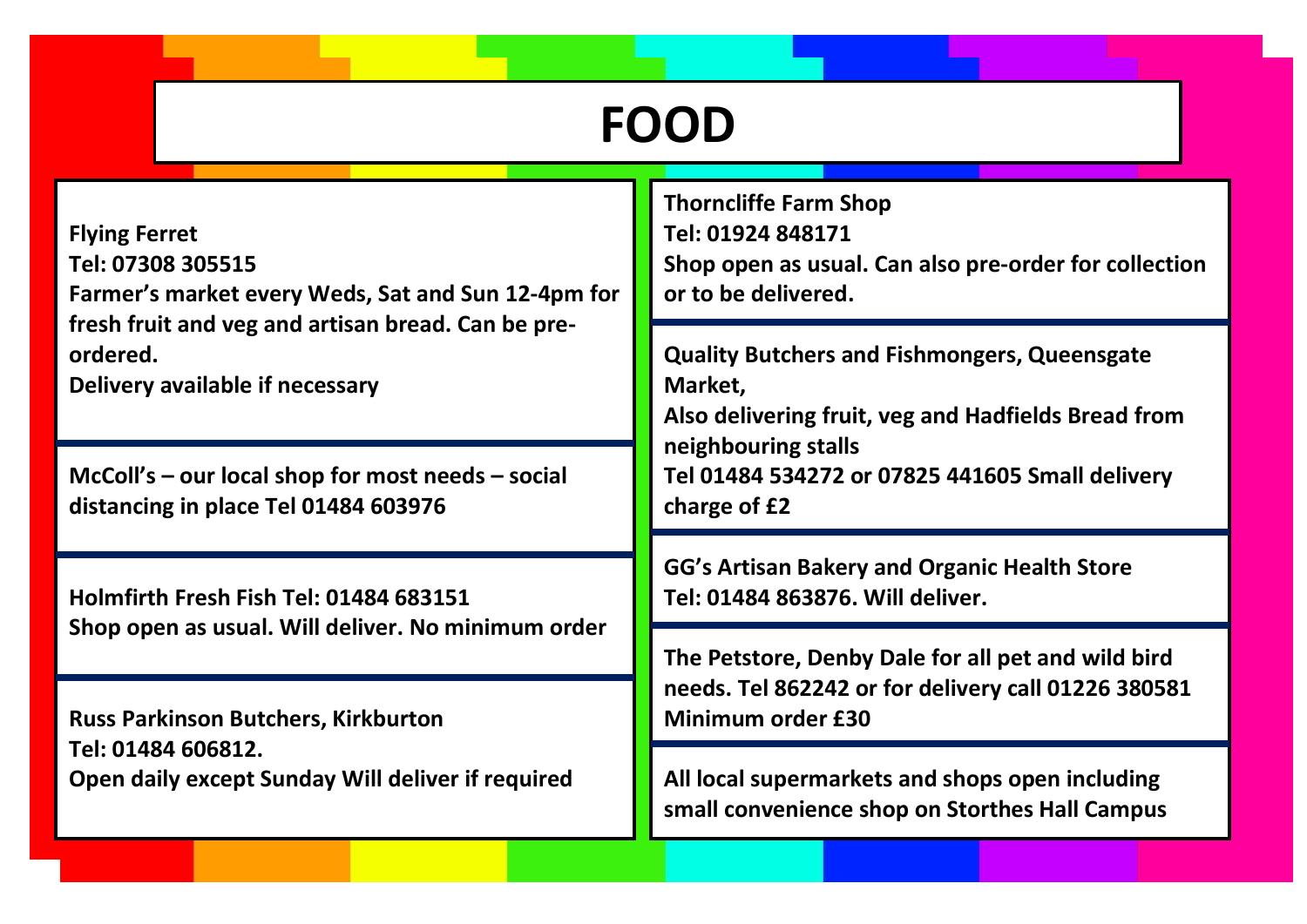**Asparagus Green – All meals under £5 – just heat. No minimum order and no delivery charge. Order by 6pm for next day delivery. Order on-line or Tel 0778 880 7886**

**Beanies – Hot home-cooked meals every day except Monday, costing approx. £6/£7 each – can deliver for £1 paid to driver**

**Big Yellow Chippy – now visiting Shelley Park Weds 12 – 1.30pm Tel Andy on 07990 772802 Or 07838 840293**

**The Venue at Storthes Hall Take-away burgers and pizzas from 1-7.30pm daily Call 01484 270156 to place an order**

**Flying Ferret serving Sunday Lunches Tel: 07308 305515 Must be pre-ordered can deliver**

**If you know of any more suppliers to Shelley please let us know.**

**Up to date information on Facebook Shelley Friends and Shelley Community website.**

### **HOT FOOD MEDICATION**

**Pharmacy2U – free delivery on NHS prescriptions. Visit pharmacy2u.co.uk/nhs or call 0800 020 9700**

## **COMMUNITY TEAM**

**Shelley Co-ordinators are Carol 07788 404707 Jill 078044 17271 Please call for any help needed with shopping, prescriptions or feeling isolated**